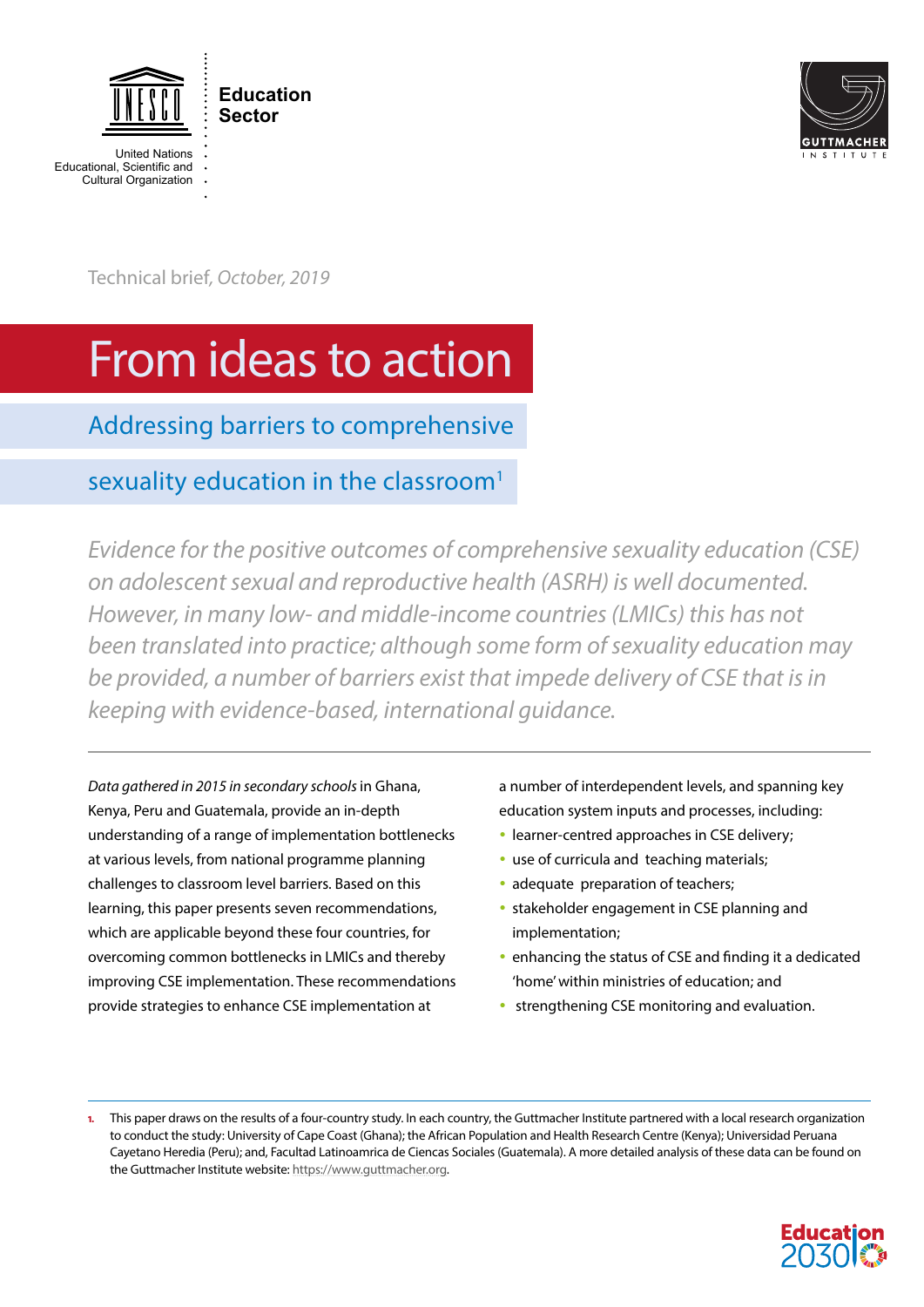This Technical brief is the result of a partnership between UNESCO's Education Sector and the Guttmacher Institute to analyse and document classroom implementation of CSE curricula and bottlenecks encountered in four lower and middle income countries.

# © UNESCO and Guttmacher Institute, 2019

The designations employed and the presentation of material throughout this publication do not imply the expression of any opinion whatsoever on the part of UNESCO concerning the legal status of any country, territory, city or area or of its authorities, or concerning the delimitation of its frontiers or boundaries.

The ideas and opinions expressed in this publication are those of the authors; they are not necessarily those of UNESCO and do not commit the Organization.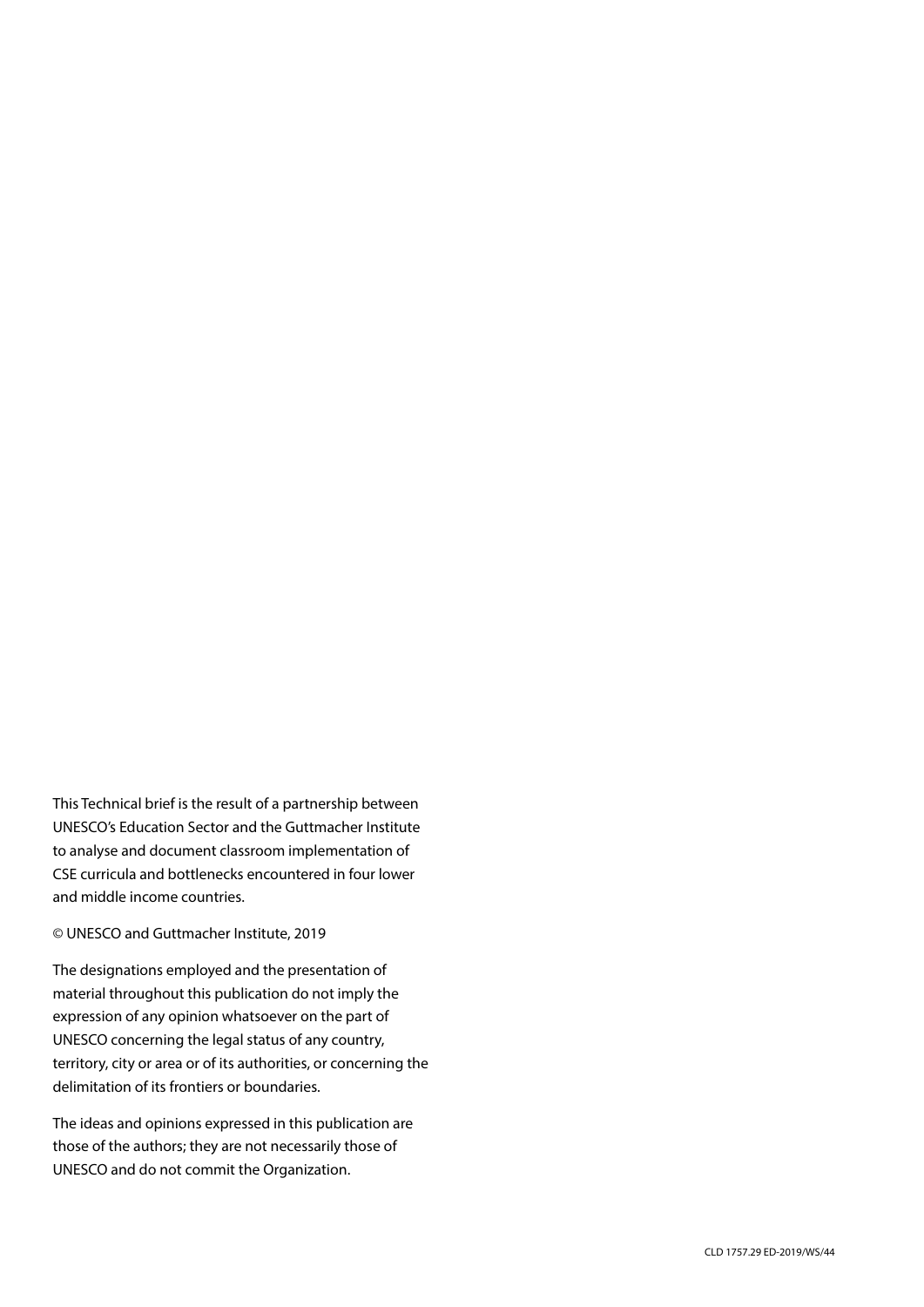# **Introduction**

School-based CSE is a critical building block for preparing adolescents to lead healthy and fulfilled sexual and reproductive lives. In many LMICs, adolescent SRH outcomes remain poor, with high rates of child marriage, sexual coercion and violence, sexually transmitted infections (STIs) and HIV, unintended pregnancy, and unsafe abortion. In these settings, CSE can help empower children and adolescents with the information and skills that they need to protect themselves and make safe, informed decisions about their relationships and their sexual health and behaviour (Biddlecom, 2017; Woog, 2015; Woog and Kågesten, 2017). CSE is important from both rights-based and public health perspectives, with firm evidence that when well-delivered, it can delay initiation of sexual activity and unprotected sexual intercourse, decrease the number of sexual partners, increase contraceptive and condom use, and therefore decrease unintended pregnancies and STIs (UNESCO et al., 2018).

Based on this evidence, governments in many LMICs have worked with national and international experts to develop context-specific CSE curricula for implementation in the classroom. However, the translation of these curricula from paper into practice can be slow and complicated, and a range of bottlenecks impedes the effective implementation of programmes and the use of curricula in schools. To date, there has been little investigation into the factors responsible for this. A clearer understanding of the common bottlenecks encountered in the process of implementation can inform the development of strategies to address these barriers. This brief draws out the lessons around managing a range of CSE implementation bottlenecks that were identified through research carried out in 2015 in four countries: Ghana, Kenya, Peru and Guatemala.

Both qualitative and quantitative methods were used to investigate implementation bottlenecks for CSE in secondary school settings in the four countries studied. In-depth interviews were conducted with 25–30 key informants per country, representing central and local government (including policy-makers, programme implementers and curriculum developers); advocates; non-governmental organizations (NGOs) and

international agencies; community leaders; youth and women's organizations; and parent-teacher associations. In addition, in each country, surveys of principals, CSE teachers and around 2,500–3,000 students aged 15–17 were conducted in a representative sample of 60–80 secondary schools (both public and private) distributed across three selected regions of each country.

The findings reveal strikingly similar implementation bottlenecks across the four countries. These bottlenecks operate at various levels, from national programme planning challenges to classroom level barriers. The analysis of these common challenges should not, however, diminish the countries' progress and achievements in the field of CSE. Based on the experiences in these countries, this paper presents learning that may be applicable beyond these particular settings, in the form of seven recommendations for overcoming common bottlenecks in LMICs, and thereby improving CSE implementation.

# **The study context**

# **Adolescent sexual and reproductive health in the four countries**

These four countries represent a range of contexts with respect to ASRH issues and the programmes in place to address them. National data on ASRH in the four focus countries provide a strong rationale for the need for prevention and response strategies. In all four countries, many adolescents aged 15–19 have already started having sex, ranging from 28% in Guatemala (MSPAS, 2010) to 39% in Kenya (KNBS, 2015); and few of those sexually active are using contraception, with modern method prevalence as low as 22% in Ghana (GSS, 2015) and 31% in Guatemala (MSPAS, 2010). This puts adolescents at risk for unintended pregnancies: the majority of births are unplanned, from 59% in Kenya (KNBS, 2015) to 75% in Ghana (GSS, 2015), and many more pregnancies end in unsafe abortion (APHRC, 2013; Ferrando, 2006; Ghana Maternal Health Survey, 2017; Segeplán, 2015). In addition to these common issues, each country has also faced particular challenges, for example Kenya, and to a lesser extent Ghana, has had to tackle high rates of HIV infection in its young population, while Guatemala and Peru have seen particularly high rates of sexual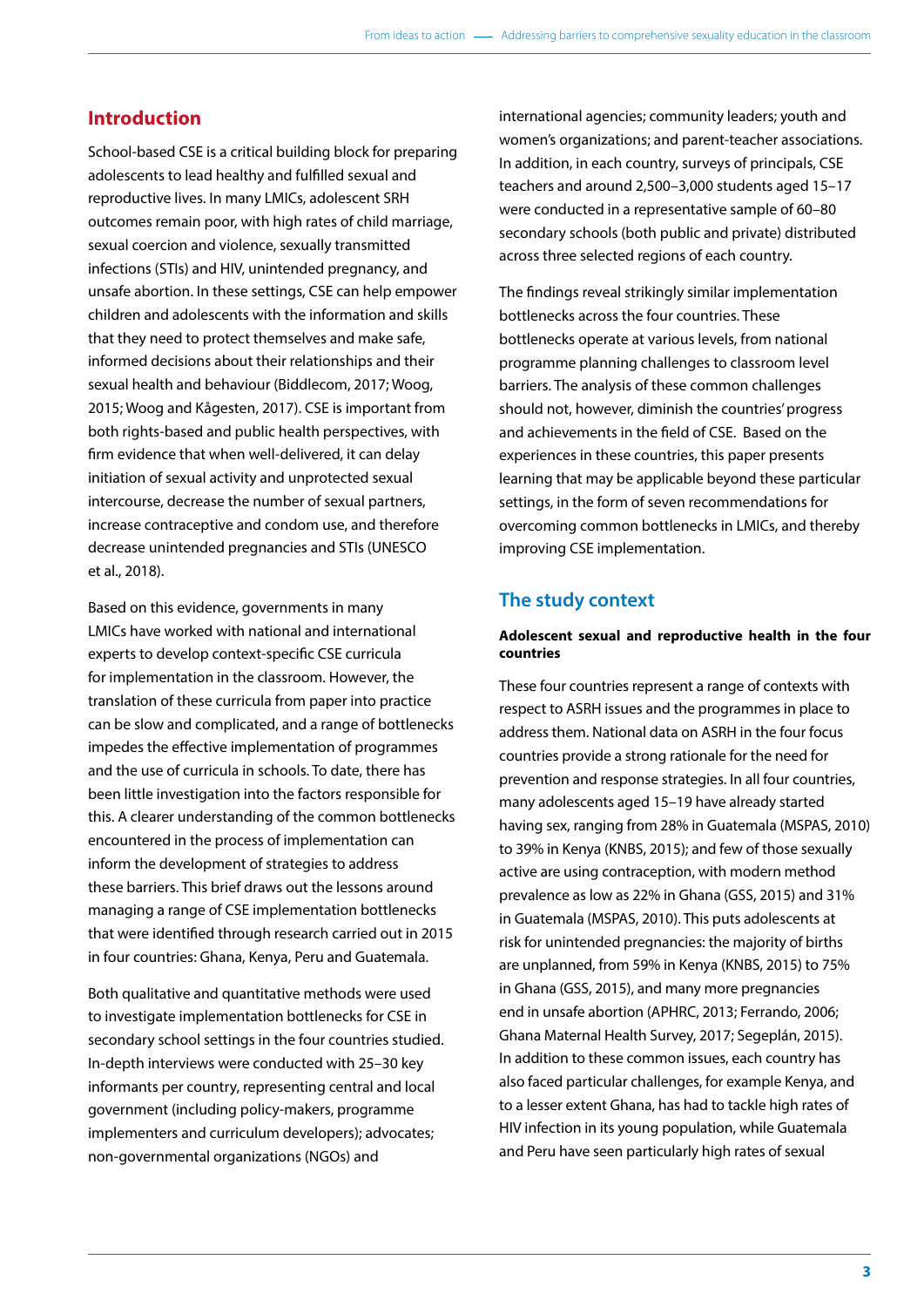violence among adolescents. To address these challenges, the governments in these four countries have devised ASRH programmes that vary in scope and stage of implementation, but all of which include some form of school-based sexuality education as a key intervention.

#### **Examining sexuality education in national curricula**

Reflecting the diversity of different national contexts in which it is taking place, and the authority of governments to determine the content of educational curricula in their country, sexuality education looks different in different places. However, the evidence is clear, that in order to be deemed truly 'comprehensive', sexuality education must provide structured opportunities for children and adolescents to learn along three dimensions that allow them to:

- gain knowledge and information;
- explore their attitudes and values; and
- practise the decision-making and other life skills necessary for making informed choices about their sexual health and behaviour.

These dimensions of learning are common to the several definitions of comprehensive sexuality education that have been developed in the last few years (UNFPA, 2014; WHO Regional Office for Europe and BZgA, 2010) including the most recent definition of CSE, reached by consensus among the several United Nations (UN) agencies working in this area (UNESCO et al., 2018).

Recognizing that each of the four countries is at a different stage of progress in their national sexuality education programmes, the focus of this brief is not on evaluating the merits of the countries' sexuality education curricula and the extent to which they satisfy international benchmarks and guidance. Instead, we concentrate on assessing the quality and fidelity of the curriculum's<sup>2</sup> implementation. For this reason, the term 'CSE' is used regardless of whether the curriculum is truly comprehensive or not in terms of the scope of the content covered and according to the learning

dimensions described above. Since none of the four countries offers CSE as a standalone subject (CSErelated content is instead integrated into various other subjects) the researchers assessed the implementation of a core set of 18 topics (Box 1) that are part of the official curriculum in all four countries (although the topics may have slightly different names). The topic list offered a standardized way to assess, across the four countries, whether these topics that are included in the curriculum were actually being taught in schools. Topics were selected by the investigators to represent major themes that, according to international guidance (UNESCO et al., 2018; UNFPA, 2014; WHO Regional Office for Europe and BZgA, 2010) should be addressed as part of a comprehensive programme.

8

# **Box 1. List of 18 topics assessed**

**Sexual and reproductive physiology** Puberty/physical changes in body Reproductive organs Menstruation Pregnancy and childbirth

# **HIV/STI prevention**

HIV/AIDS and other STIs Where to access HIV/STI services

**Contraception and unintended pregnancy** Abortion Contraceptive methods How to use contraceptive methods

Where to get contraceptive methods

#### **Values and interpersonal skills**

Sexual behaviour Decision-making skills Communicating within relationships Saying no to sex/abstinence

#### **Gender and SRH rights**

Sexual and reproductive rights Equality between men and women Prevention of violence/sexual abuse Sexual orientation

2.

Guatemala: MINEDUC. 2014. Currículo Nacional Base Guatemala, Tabla de contenidos del CNB–básico. Ghana: Ministry of Education (MoE). 2010. Teaching Syllabus for Social Studies (Senior High School 1–3). Accra, Ghana MoE. MoE. 2010. Teaching Syllabus for Integrated Science (Senior High School 1–3). Accra, Ghana MoE. MoE. 2010. Teaching Syllabus for Biology (Senior High School 1–3). Accra, Ghana MoE. MoE. 2010.Teaching Syllabus for Management in Living (Senior High School 1–3). Accra, Ghana MoE. Kenya: Kenya Institute of Education. 2008. Secondary Education Curriculum. Life Skills Education Syllabus. Nairobi, Kenya Institute of Education. Peru: "Curriculo nacional de la educacion basica". 2017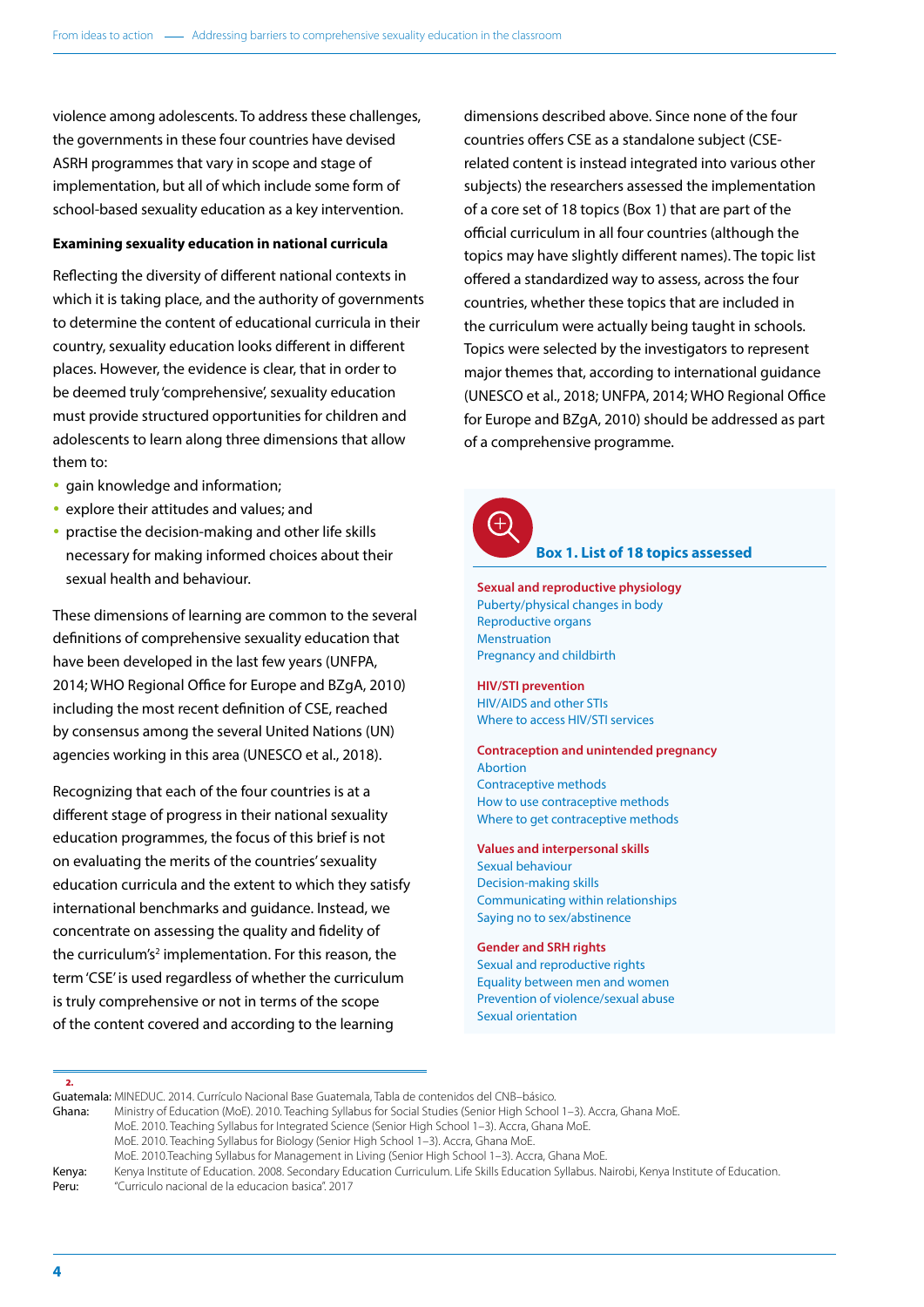Topics were organized into five core areas:

- sexual and reproductive physiology;
- HIV/STI prevention;
- contraception and unintended pregnancy;
- values and interpersonal skills; and
- gender and sexual and reproductive health (SRH) rights.

Within each topic, no specific content was imposed, as this is determined by cultural norms and country priorities.

# **Implementing CSE**

CSE has the greatest impact when it is implemented in an enabling environment that simultaneously operates at multiple levels, each interacting with the other, with the ultimate focus being the learner (Figure 1). Such an enabling environment encompasses positive cultural norms and values, and CSE accompaniments such as youth-friendly SRH services, supportive links between schools and the community, as well as strong policylevel and community support (Chau et al., 2016; UNESCO, 2010). Within a national education system, a favourable policy and programming environment underpins effective CSE implementation and determines the attention paid to key

education inputs such as curriculum development and teacher training. Appropriate and impactful teaching and learning at classroom level are contingent on wellprepared and supported teachers, dedicated space in the curriculum, and availability of good quality curricula and learning resources.

Based on this model, the bottlenecks – and concomitant recommendations for overcoming them – can be identified at three main levels of implementation: classroom, school and national/local.

|  | National/<br>local level | • enabling policy environment<br>• programme planning and monitoring<br>• stakeholder engagment and<br>community support<br>• curriculum development<br>• teacher training |
|--|--------------------------|----------------------------------------------------------------------------------------------------------------------------------------------------------------------------|
|  |                          | School level • teaching and learning resources<br>available and relevant<br>• supportive teacher supervision                                                               |
|  | Classroom                | • learner-centred teaching approaches<br>· context-driven curriculum delivery<br>• monitoring and assessing learning<br>outcomes                                           |

**Figure 1. Factors enabling successful CSE implementation at different operational levels of the education system**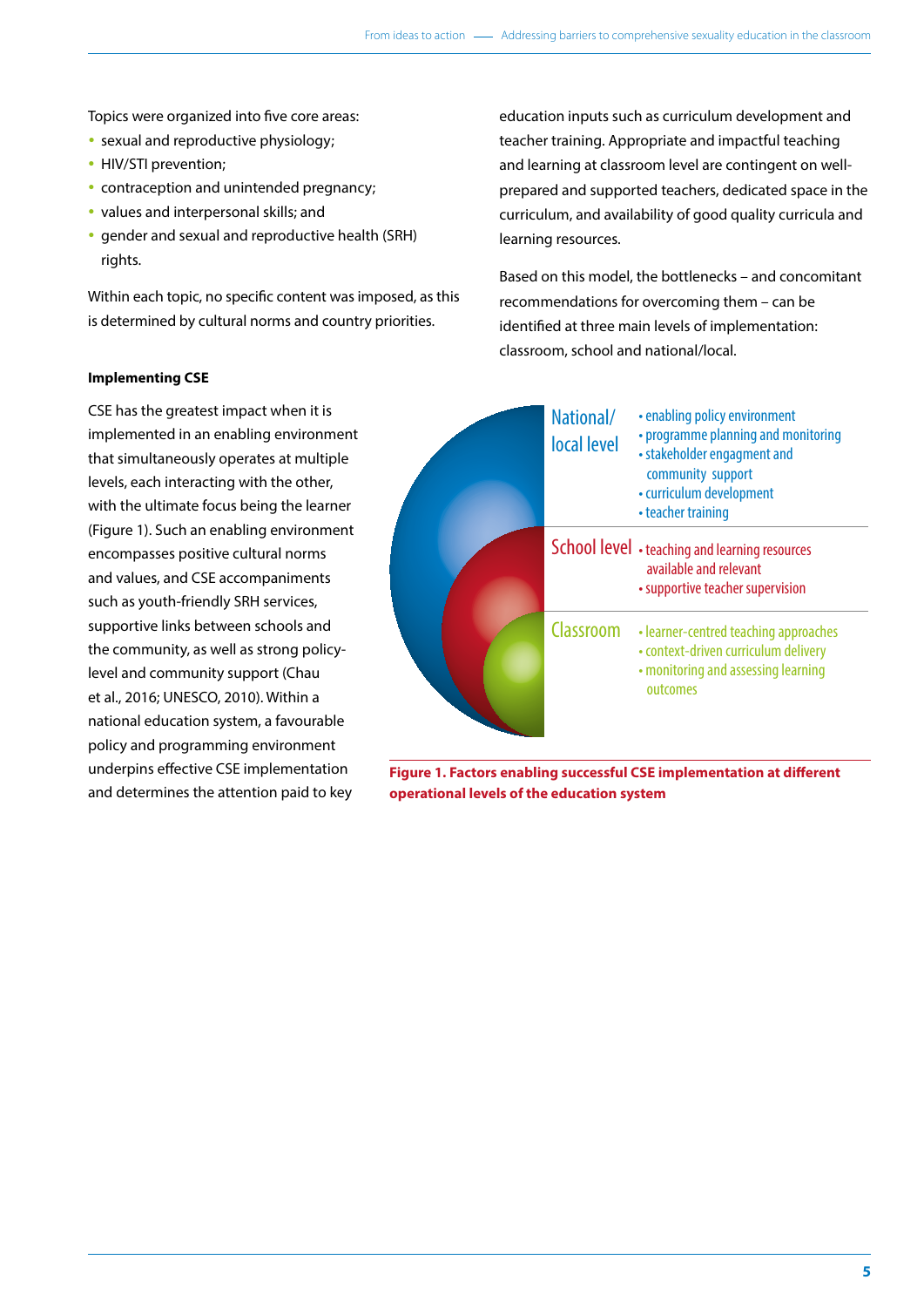# Addressing common bottlenecks Key recommendations

# **1. Implementation in the classroom**

# **Recommendation 1. Apply participatory, learner-centred approaches in CSE delivery**

Successful implementation of a CSE curriculum in the classroom depends on the use of effective teaching methods that engage students. Collaborative learning strategies are important because they involve students in peer-to-peer interaction and provide them with the opportunity to practise the social and critical thinking skills associated with respectful relationships. Despite their importance, studies have shown that use of collaborative or peer-to-peer learning strategies tends to be the exception rather than the norm in general teaching practice (Natvig et al., 2013). They can be intimidating for teachers to manage when they are not familiar with them, do not understand the education rationale behind their design, or are worried about maintaining control of student behaviour (Cahill et al., 2013). Omission of these strategies is problematic, as research studies show that when collaborative

learning activities are omitted from evidence-informed programmes, these programmes do not generate the same positive results (Reyes et al., 2013).

Overall, students in all four countries reported mostly learning CSE through lectures (65–87%). In Ghana and Kenya, many students reported doing group work (44–50%) and creative participatory activities (61–64%). However, these activities occurred less in Guatemala and Peru, with under 30% engaging in group work, and only 11% in Peru and 6% in Guatemala engaging in creative participatory activities. The most popular activities among students (which might indicate the most effective learning methodologies for them), were audio-visual activities, alongside lectures, which were in high demand.

In terms of what content is reportedly being delivered through these various approaches, although this brief does not review the quality and detailed content of the national curricula, an assessment of the implementation of the core set of 18 topics reveals a mismatch between what teachers report teaching, and what students report learning (Box 2).

#### **Box 2. A contrast between what teachers report teaching, and what students report learning in CSE**

The CSE topics that teachers reported delivering in the classroom contrasted sharply with what students themselves said that they had been taught. In all four countries, while the percentage of schools covering each of the 18 topics – based on teachers' reports – was consistently high (84–100%), the average proportion of students who reported covering that topic in these schools was much lower. The highest proportions were for physiology (63–97%), which confirms key informants' reports that CSE tends to focus on biology. Proportions of students who reported covering each topic were much lower for other categories. Although there was a huge range, in Guatemala only 35% of students reported exposure to content on HIV/STI prevention; and in Kenya, only 14% reported any content on contraception and unintended pregnancy. This last category was the least covered overall in all countries.

Values and interpersonal skills also scored poorly overall, with the only higher-scoring topic being abstinence in Ghana and Kenya. Under HIV/STI prevention, the factual topics were better covered, while the skills-based topics (for example, where to access HIV/STI services) scored worse. This emphasis on facts over skills was also visible in the contraception category. The proportion of students who reported covering all topics in each category was even lower: for example, only 16% covered all topics related to values and interpersonal skills in Guatemala, and just 8% covered all contraception topics in Kenya.

In terms of the topics students said they wanted to learn more about, top interests in Kenya were puberty, STIs, decision-making and gender equality; in Ghana, mainly physiology topics; in Peru, physiology, HIV and decision-making; and in Guatemala, values and interpersonal skills and prevention of sexual abuse. Decisions about curriculum revision and the focus of lesson plans should take into account learner preferences while also being informed by available local evidence on the SRH needs and issues of young people.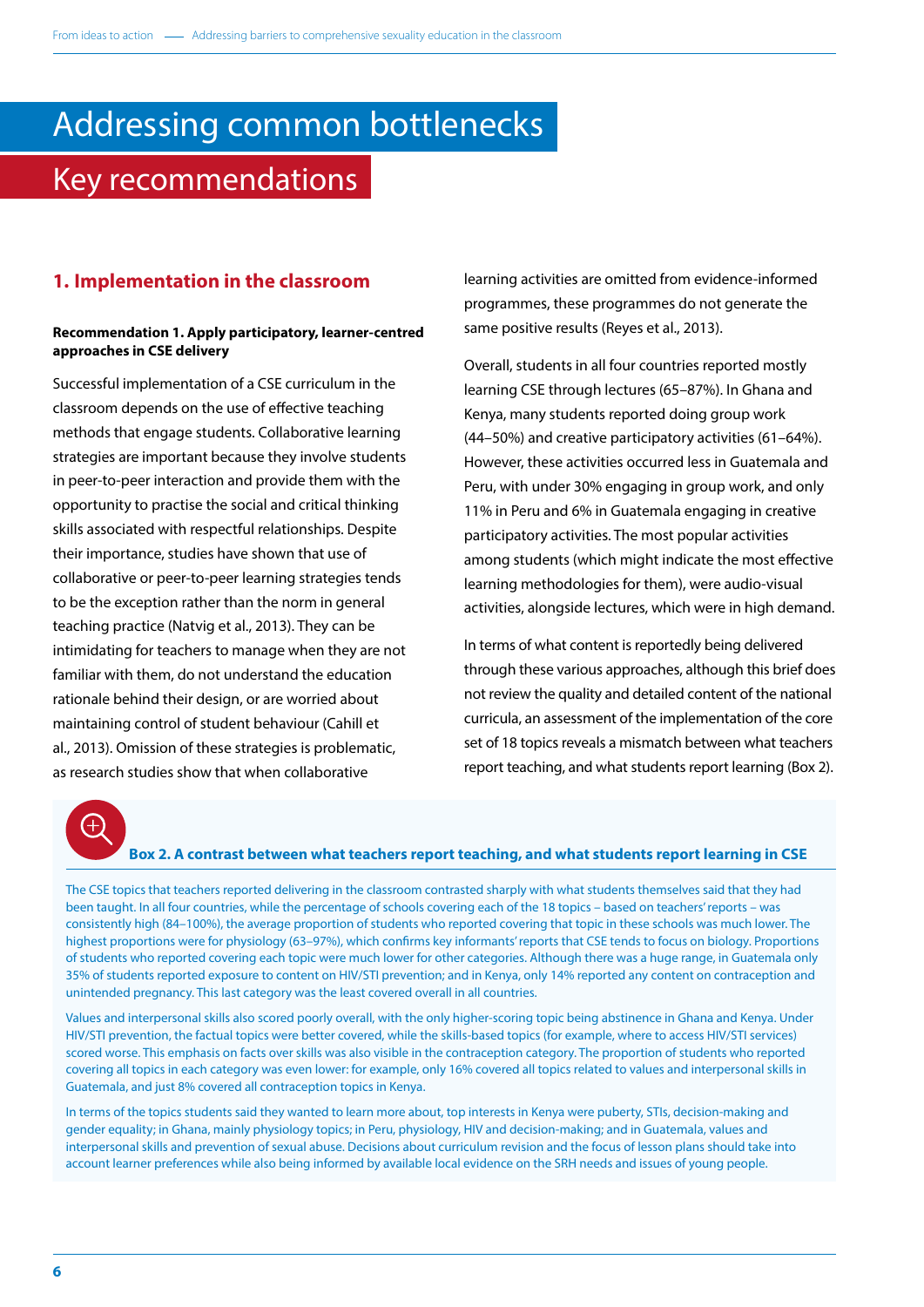# **2. School-level resources and materials available**

# **Recommendation 2. Ensure access to, and use of, curricula and teaching materials**

The availability of resources at the school level is a critical determinant of successful CSE implementation, yet informants in all four countries reported a lack of adequate teaching materials. Around three quarters of teachers in Guatemala, Peru and Ghana, and just over half in Kenya, reported lacking teaching materials (Figure 2).

In Guatemala, this was blamed mainly on lack of funds. According to several informants, teachers often do not even receive the national curriculum. When surveyed, 71% of teachers reported using the national curriculum to teach. At the time of the study, other CSE teaching materials had been published by UNFPA, but their distribution was hindered by the government. Only 40% of teachers reported using a teaching manual for CSE, 39% had access to other teaching materials, while 76% were developing their own.

Peru's CSE teaching resources centered less on the curriculum (only half of teachers in the survey were using the national curriculum) and more on CSE guidelines, which identify age- and grade-specific competencies.



 $\bullet$  Has access to teaching or learning materials

- Has access to lesson plans or learning activities
- **Uses teaching manual**
- Uses national curriculum
- Uses materials developed by teacher him/herself
- Reports lacking resources or teaching materials



However, informants stressed the lack of a training and monitoring programme to accompany these competency guidelines and to support teachers in their implementation; without this, teachers tend to fall back on their personal beliefs to interpret the curriculum. Only 45% said they used a teaching manual, 42% had access to suggested learning activities, and a mere 17% had access to other teaching materials. Unsurprisingly, 53% were developing their own materials.

In Ghana, nearly all teachers (98%) were using the national curriculum, but beyond that, schools were expected to buy their own teaching resources:

**"You know, the way the senior high schools operate, they collect their school fees and they are expected to provide teaching and learning materials for the schools. So it depends on what the heads of the various departments requisition for. From national level we do not legislate what they should buy. Needs are driven by the schools. So if the school wants ABCD, and the head has funds, he or she is expected to provide them."**

### [Ghana central government official]

As a result, only 58% of teachers reported having access to a teaching manual, with even fewer (34%) actually using it, and 34% developed their own materials. Around half of teachers had access to suggested lesson plans, learning activities and other teaching materials. Informants reported that the lack of support material could be due to the integration of CSE into other subjects, making school administrations less likely to budget specifically for CSE. Numbers were similar for Kenya, where most teachers (86%) used the national curriculum and 69% had access to a teaching manual, but only 46% used it, and 31% were developing their own materials.

Without printed resources that outline the curriculum, learning objectives and core content, teachers will continue to be challenged in the way that they are able to deliver CSE. Lessons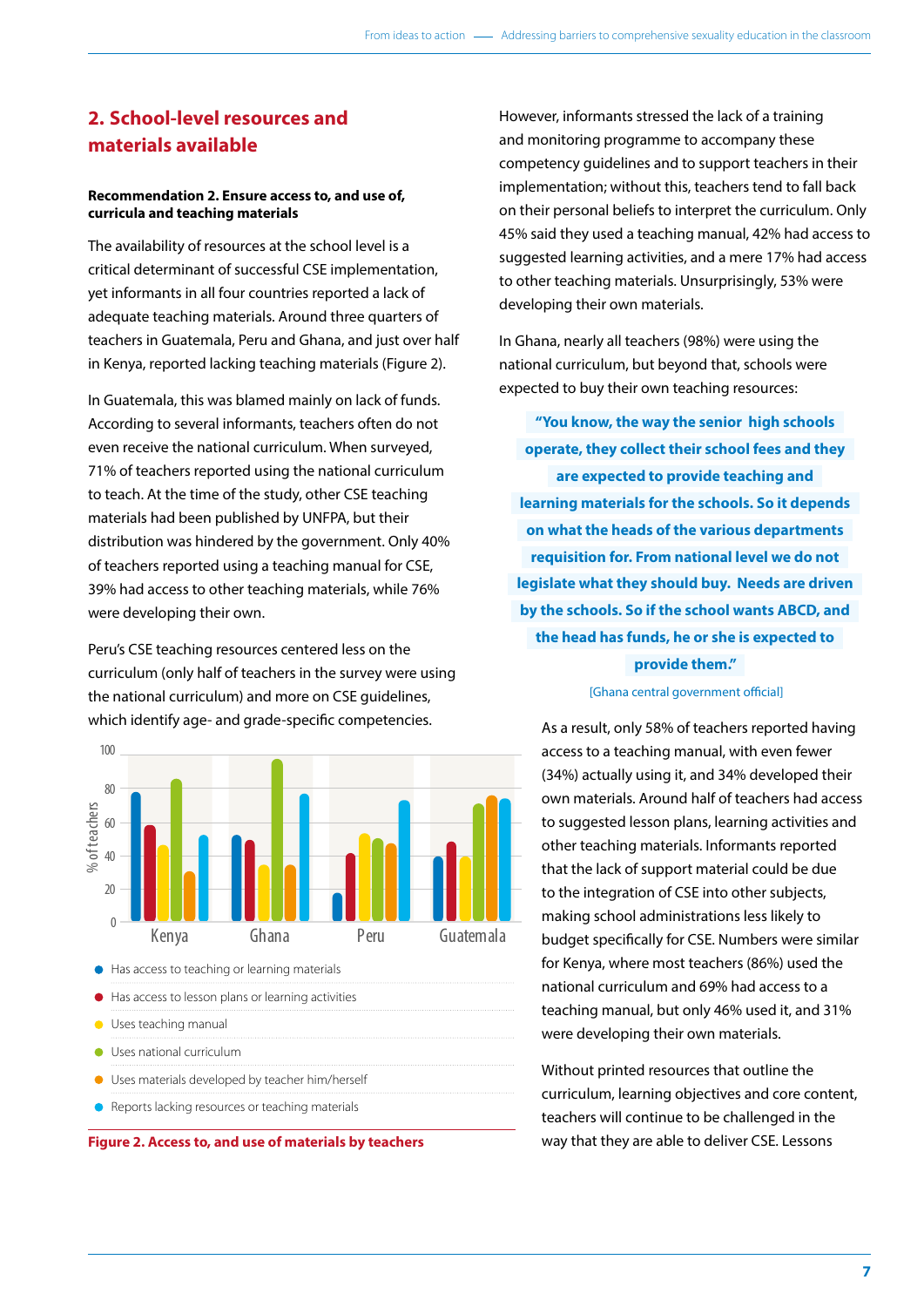may rely more heavily on teacher's own knowledge or perceptions, rather than factual information or rightsbased and participatory approaches to building learners' competences in health.

# **3. Teacher training**

# **Recommendation 3. Adequately prepare teachers through in-service and pre-service training**

Competent teachers are the backbone of a successful CSE programme. Yet in all four countries, informants reported that teachers were often unprepared to teach CSE. This is a common refrain (Mkumba, 2012; UNESCO et al., 2015). While some teachers were uncomfortable talking about sexuality, and other teachers refused outright to teach it even if it was in the curriculum, most teachers simply did not know enough about CSE to know how to teach it, despite being willing and having access to teaching materials:

**"The same teachers who grew up in that silence before, they do not feel comfortable to talk about these issues, they are not trained. To talk about these issues it is necessary to train, sensitize and know correctly what we are going to talk about, because they might say to me, 'talk about this issue', but if I do not really know what this issue is, I will not be able to impart it well."** 

[Guatemala government official]

Adequate preparation of teachers involves ensuring that they feel comfortable to deliver the required breadth of CSE topics; that they have correct knowledge to do so; and that they are able to engage appropriately with students on discussions about sexuality, without being biased by their own values and convictions and without fear that they will not be supported by the school administration. When surveyed, nearly all teachers (90–100% depending on the country) reported being "comfortable" or "very comfortable" teaching CSE. However, digging deeper, over one in five teachers in three of the countries (Kenya, Ghana and Guatemala)

reported feeling embarrassed about certain topics or terms, or felt conflicted due to personal beliefs. In addition, many reported lacking specific knowledge to teach CSE topics, particularly in Guatemala and Peru (Figure 3). As a result, in Peru, during *tutoría* (a weekly personal development class), teachers often skipped teaching about CSE altogether, while other teachers gave students assignments for CSE to avoid having to actively teach it in the classroom. This is concerning given strong evidence that effective CSE requires active learning methodologies to impart skills and values (see Recommendation 1). Data collected on the topics taught reiterate that teachers lack confidence in some topics more than others.





Teachers' discomfort is sometimes felt by students: in Ghana and Kenya, 19–21% of students felt that teachers were embarrassed to talk about CSE and 15–19% sensed that the teachers did not know enough. Teaching scientifically correct information is at the heart of effective CSE. However, data show that large proportions of teachers in Kenya, Ghana and Guatemala were teaching that condoms are not effective for STI/ HIV prevention (27%, 34% and 37% respectively) and pregnancy prevention (58%, 86% and 43%), and that contraceptives are ineffective for pregnancy prevention (21%, 24% and 30%). Yet teachers who taught inaccurate information were as likely to have received training as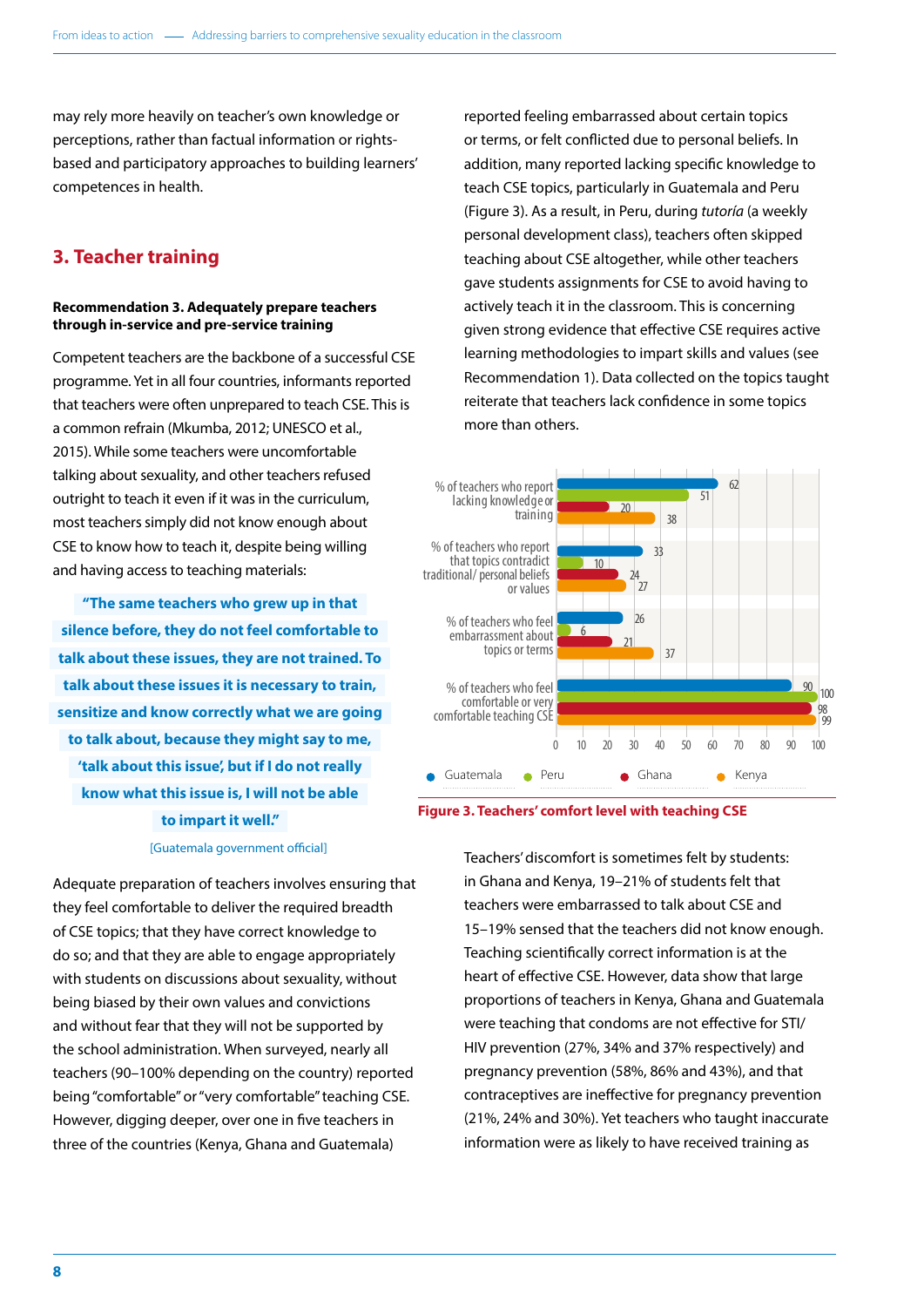those delivering accurate content, although they were more likely to report feeling uncomfortable teaching CSE. This therefore brings into question the quality of pre-service and in-service teacher training along with the availability of reliable teaching materials to support the learning process.

Pre-service teacher training is a first step in preparing educators to teach CSE. Teacher training approaches should also be aligned with the agreed modality for delivering CSE. As CSE is usually integrated into other subjects in the secondary level curriculum, it may be appropriate to train all teachers in CSE, or, if this is not feasible, target those teachers delivering subjects into which CSE topics are infused. In the absence of specialist CSE teachers, subject teachers' competencies should be appropriately strengthened to enable them to effectively deliver CSE. At pre-service level this involves understanding the specific objectives of CSE, and the ways in which social and emotional learning curricula, such as CSE, may differ from and complement subject curricula more focused on cognitive learning. Teachers' capacities also need to be built so that they are better able to manage integrated topics within a limited timetable and number of hours of contact time with students, along with practical skills for developing and evaluating lesson plans on CSE topics that are delivered in an integrated fashion. This kind of capacity building appears to be far from universal however, with between 51% (in Guatemala) and 78% (in Ghana) reporting preservice training for teaching CSE. Moreover, the training may not cover key areas:

**"It would surprise you that most of the teachers are not even trained teachers. Like those coming from Legon, they do not have any training on HIV and such a person in the classroom is definitely challenged. There is also the teacher establishment quota so if you need a physics teacher, you go and bring a sex education teacher, it would not match. They would prefer looking for a physics teacher."**  [Ghana local government official]

In-service training should provide teachers with ongoing opportunities for professional skills development. Yet evidence suggests that it can be difficult to implement. Over half of teachers in Kenya (54%) and Ghana (61%) had never received any in-service training. In-service training was more common in Peru and Guatemala, where 83% and 70% respectively, had received some form of training. A well-planned and coordinated inservice training model must be accessible to teachers in schools across the country. A recurring theme in all countries was that there wasn't enough funding to organize training that reaches beyond the central level. This means that most teachers, particularly in hard-toaccess rural areas, miss out:

**"Here it is much more complex, especially to (provide training to) these teachers who are in the Amazon, in Andean areas, in remote rural areas… how do you train them? With what materials? How do you adapt things to their needs and do it with cultural relevance?"**  [Peru civil society representative]

To circumvent this issue, the 'training of trainers' model is often used: a few district representatives, or sometimes school principals, are trained by the central government with the intention that they will subsequently train teachers at a district or school level. But downstream trainings do not always materialize, partly due to lack of funding, and partly because tepid government commitment means that local and school authorities are not sufficiently sensitized to their importance:

**"… sometimes you find that the training does not really go down to where it should be, or as it goes down it is watered down and it does not, in some places, have the desired impacts as you would want it to be."** 

#### [Ghana central government official]

Those teachers who had received training were asked to assess that training's quality. Between 31% and 50% of teachers qualified their training as "very adequate", while 8–19% qualified it as "inadequate" (Figure 4).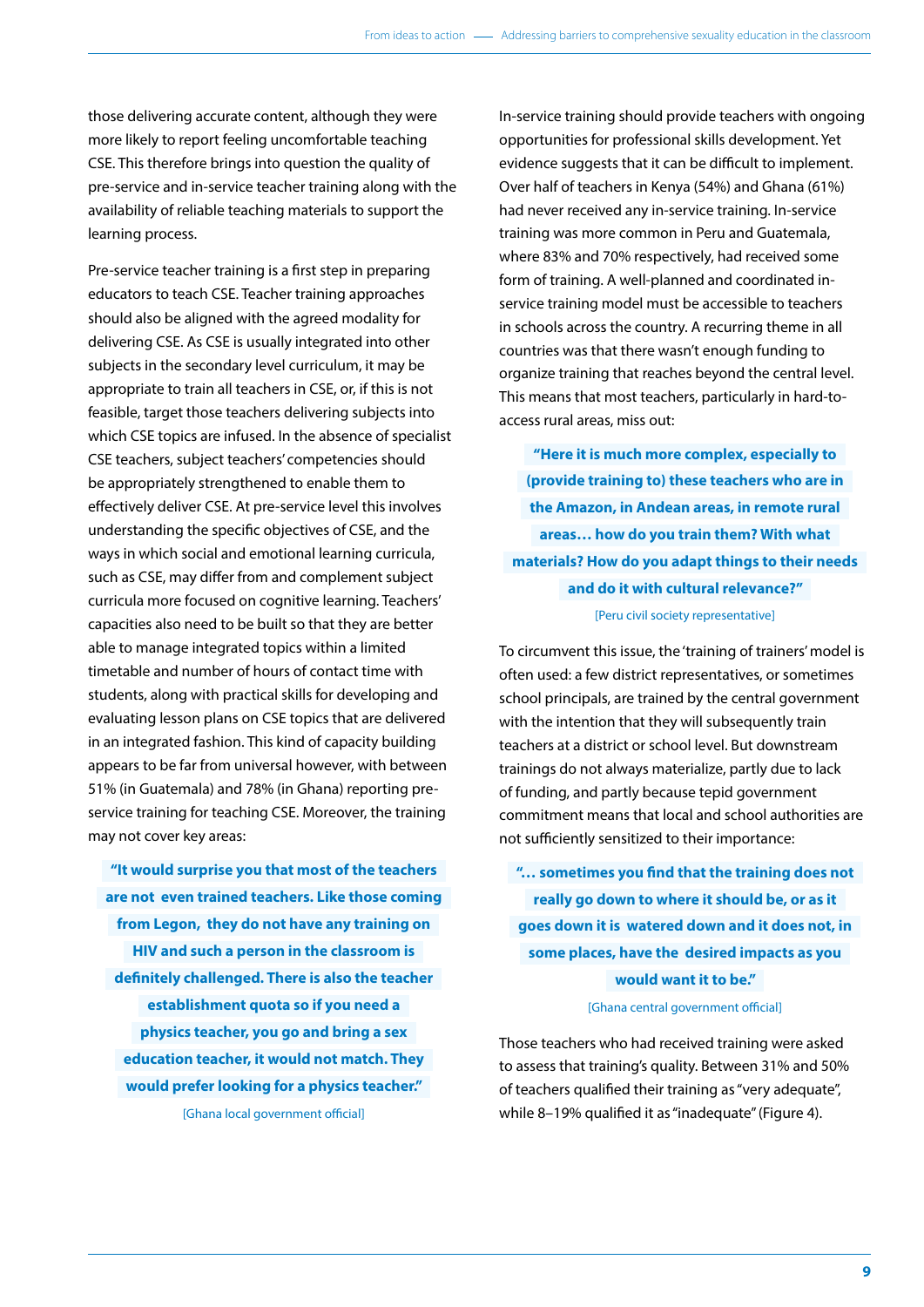

# **Figure 4. Teachers' perceptions of adequacy of training**

Between 44% (in Ghana) and 68% (in Kenya) requested more training. Close attention should also be paid to the comprehensiveness of teacher training. On average, teachers had been trained on 12–15 (65–82%) of the 18 key topics. Even for biological topics, which the CSE content that was being delivered tended to focus on, training was incomplete: amongst biology or natural science teachers, only 42–65% of teachers in Kenya, Peru and Guatemala had been trained on all four physiology CSE topics, although this was higher (82%) in Ghana.

Teachers reported that training is also often more focused on teaching educators *what* rather than *how* to teach, and on imparting knowledge rather than skills. Between 48% and 65% of teachers had been trained on teaching methods for CSE. According to key informants, training should be more interactive and focus on how to use creative methodologies to teach CSE:

**"That is what we would need, a strong training, but not a training of listeners, but a training in dialogue, criticism, construction of knowledge, construction of concepts, from a level of the context in which we live, how we should impart sex education, with experiences from other municipalities."** 

#### [Guatemala local youth organization representative]

Importantly, teachers need to be able to tailor curricula and teaching materials to be responsive to the needs of their students. Where teachers are empowered to apply a national curriculum framework in the classroom, their capacities should be strengthened so that they feel capable and comfortable to design and deliver targeted lesson plans. This strategy is encouraged by

the ministries of education in all four countries, but was not being implemented due to teachers' lack of training on how to contextualize the curriculum. Some informants felt that the current approach to curriculum delivery did not always take into account local contexts and needs:

**"When you look at issues that you might need to address, assuming you want to address issues in West Pokot or Kajiado, you might want to have a content which is female genital mutilation (FGM) and gender- based violence specific, but we are saying issues might be irrelevant in Makueni or some other areas where they don't practice FGM. You might not want to use the same methodology to talk about HIV, or even the same emphasis when you are doing it in Kisumu, such areas with high HIV prevalence compared to some other areas which are considered to have low prevalence rates."**

#### [Kenya NGO representative]

Because CSE is integrated into various subjects and teachers may change year to year, more training is always needed. Where teachers are required to teach CSE either as part of their normal subjects or in addition to them, it can result in a body of unmotivated, uncomfortable teachers with high turnover and in constant need of training. Instead, for subjects like *tutoría*, it might be more efficient to have a cadre of dedicated trained teachers who have chosen to teach CSE.

Overall, the situation in the four focus countries highlights the need for comprehensive pre-service and in-service training of teachers. Ideally, pre-service teacher training on CSE should be compulsory. In-service training must be ongoing and should be monitored to assess impact. In terms of content, in addition to covering a range of topics, training should aim to build teacher confidence in using participatory/collaborative methodologies (see also Recommendation 1). Caution should be taken when using a training of trainers model, with efforts made to support and monitor downstream iterations.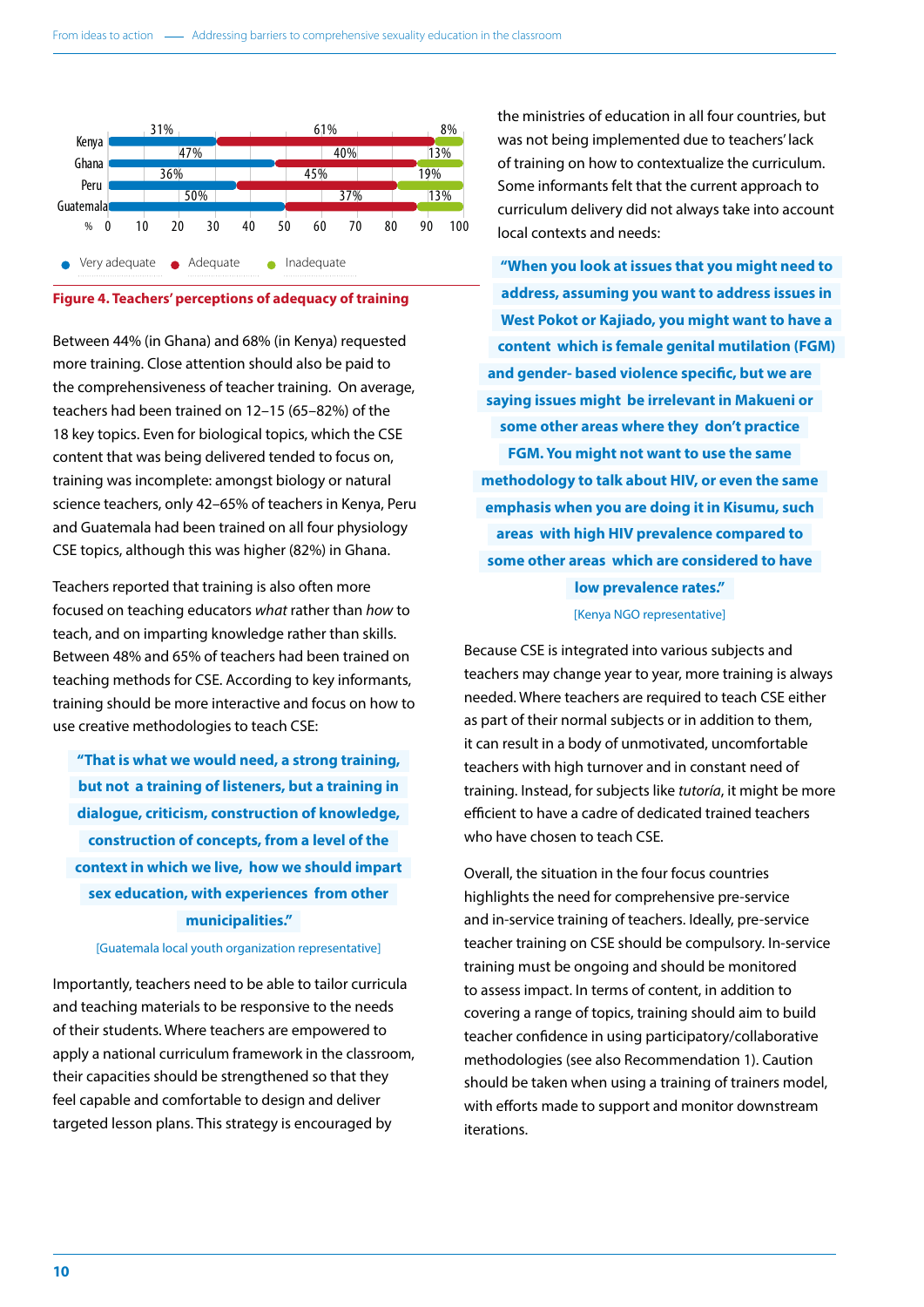# **4. Programme planning & curriculum development**

# **Recommendation 4. Involve a range of stakeholders in the planning and implementation of CSE**

Available evidence shows that public attitudes towards school-based sexuality education in many parts of the world are favourable (UNESCO, 2015). Families, teachers and school leadership acknowledge the value of supporting learners to learn more about preventing pregnancies, HIV and gender-based violence, and in learning critical life skills. But people with divergent opinions, including small (yet often very vocal) opposition groups, can be powerful in their challenge to the development or implementation of CSE. Involving a wide range of stakeholders in its planning and implementation can not only improve the quality of the programme by reflecting a broad range of experiences and inputs, but can also be a strategic way of engaging in dialogue with those groups or individuals whose concerns about CSE may lead to barriers in implementation. Stakeholder consultation should include young people, as the primary beneficiaries of these programmes, as well as parents, teachers and principals, community leaders, faith-based actors and other stakeholders with vested interests. When stakeholders in the community are helped to understand the rationale for CSE, resistance is less likely and, in fact, powerful new advocates may emerge.

**Involve young people:** When CSE curriculum is developed in consultation, it is more likely to be responsive to the changing needs of beneficiaries (UNESCO et al., 2018). While the importance of consultation is recognized, there is little evidence of it happening in reality, and to date, countries do not sufficiently include young people in this process. As one Ghanaian youth representative noted:

**"… this essentially is about young people and so they should be involved actively throughout these processes… We should take those concrete steps that will ensure that we have better health outcomes for young people. Their health is not just beneficial to them as young people, it is equally essential for the nation in its quest for development."** 

[Ghana youth organization representative]

Similarly, in Peru, respondents complained that young people were given the opportunity to speak up, but their ideas were not translated into CSE guidelines or other materials. In Guatemala, curriculum design is also largely top-down, taking little account of the perspectives and needs of the target population. Kenya's curriculum review was perhaps the most consultative, drawing on input from a wide range of stakeholders, including 'a few' adolescents, gathered together through public meetings throughout the country:

**"All the major groups in Kenya… and then we have the NGOs… the civil society organizations and we try to have a few adolescents represented – last time we got a few... adolescents and adolescent organizations."**  [Kenya central government official]

**Sensitize and involve the school community:** While most teachers and principals felt supported by their school in their teaching of CSE, a non-negligible proportion of teachers in Peru (15%), Kenya (19%) and Guatemala (25%) reported being restricted by their school in the topics that they could teach. Some teachers reported experiencing pushback from students in class, particularly in Guatemala (28% of teachers) and Kenya (31%).

**Sensitize and involve parents:** The importance of fostering parental support is clear when seeing the detrimental impact that parental opposition has in some countries. For example, opposition (often stemming from concerns that CSE encourages sexual activity) has slowed CSE implementation in some schools in Guatemala. However, it is important to note that this opposition appears to be coming from a small but vocal minority. When surveyed, the vast majority of students across all four countries (90% or more) reported that their parents supported the teaching of CSE. Interestingly, fewer teachers perceived parental support: around two-thirds of teachers in Kenya and Ghana, and less in Peru (45%) and Guatemala (38%). To address parental opposition, all four countries had government and NGO initiatives to sensitize parents to the importance of CSE, for example through *Escuelas de padres* ('parent schools') in Guatemala and Peru.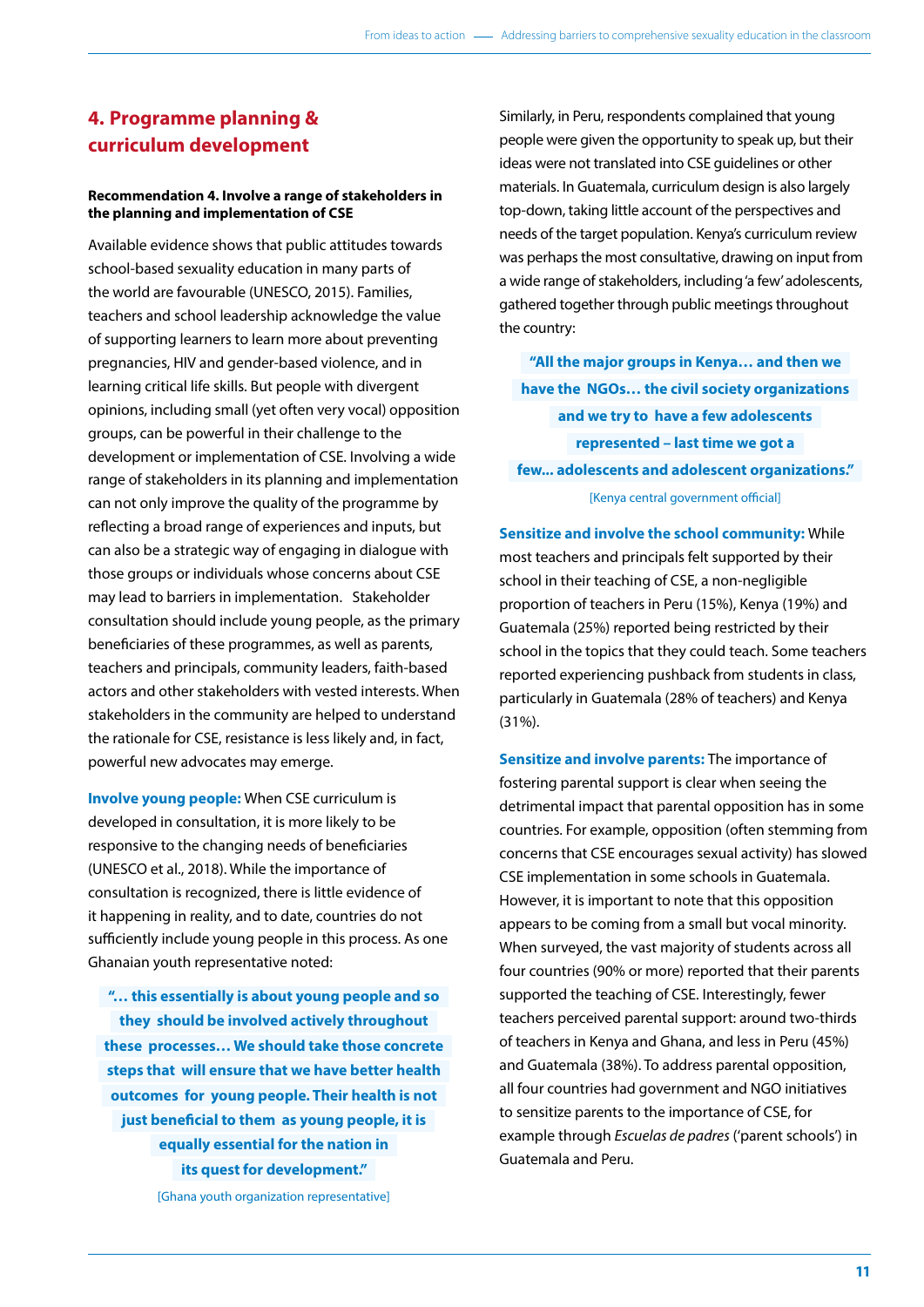**Sensitize and involve faith-based actors:** Religious leaders play a unique role in supporting, or sometimes challenging, CSE in schools. Faith-based organizations can provide guidance to programme developers and decision-makers on how to engage religious leaders in effective dialogue about sexual health and sexuality education. Conversely, opposition from religious groups can influence the extent of government commitment to CSE. Similar to parental opposition, key informant interviews showed that religious opposition comes from small, albeit vocal, factions. In all four countries, strong opposition from certain religious factions was evident, and impacted on curriculum development or implementation processes, especially when religious groups, and the beliefs of key individuals, wield power close to (or even within) the government:

# **"I believe that the opposition of some actors within the Ministry of Education (MoE) itself has a negative impact on the strategy, impeding its progress."**

#### [Guatemala civil society representative]

While stakeholder engagement is crucial, it can be difficult to reach consensus in these consultations, particularly on sensitive topics such as young people's sexual relationships, contraceptives, gender and culture, or sexual orientation and gender identity; and the process is often protracted. As custodians of the process, governments should strive to balance the needs and concerns of various stakeholder groups with good quality CSE curricula, ensuring that the integrity of national programmes is not compromised but instead remains guided by evidence and international standards, with the needs and lived realities of young people at the core.

## **Recommendation 5. Enhance the status of CSE in line with other subjects, including some level of assessment**

In all four countries studied, rather than being a 'standalone' subject, CSE was integrated into other subjects. Integration has some advantages. For example, it demonstrates the interdisciplinary nature of CSE and avoids adding an additional subject into often already overcrowded curricula (lack of time to implement CSE was reported by between 46% and 78% of teachers, depending on the country). On the flipside, there are

drawbacks to the integration approach. By integrating CSE into other subjects, teachers can spend less time on CSE topics that they do not want to cover (particularly sensitive topics that are prone to getting neglected in favour of topics that are easier to talk about). For example, in Peru, CSE topics were integrated into *tutoría*, but were frequently neglected in favour of topics such as drugs. In addition, teachers specializing in their main subject were often not trained on how to integrate CSE topics. Integration can also diminish the importance of CSE within the curriculum, as CSE topics become diluted into other subject content:

**"When it is its own subject, it is looked at as a subject and given the priority that it deserves, so you end up achieving… your objectives. When it is integrated… for example put it within biology, it is crowded and the message can … be clouded, so you don't go into the detail."**  [International agency representative, Kenya]

When the subjects into which CSE are integrated are not compulsory, some students will miss out on vital elements. For example, in Ghana CSE was largely integrated into a *Management in Living* class, which is taken mostly by girls, reflecting an enduring perception among some MoE officials that CSE is more relevant to girls:

**"… because the reproduction part is with the females, so these are the things they should know more about. This is what my personal view is. Unless it becomes compulsory for everyone, the boys will not opt for it."** 

[Ghana central government official]

In Kenya, informants suggested that the existing life skills curriculum could be developed into a standalone examinable CSE subject. But others involved in curriculum development and implementation warned that creating a standalone subject would require teachers to be trained specifically in that subject (see Recommendation 3).

It was a common concern that (with some exceptions: in both Peru and Ghana, where some of the CSE content is integrated into examinable subjects) much of the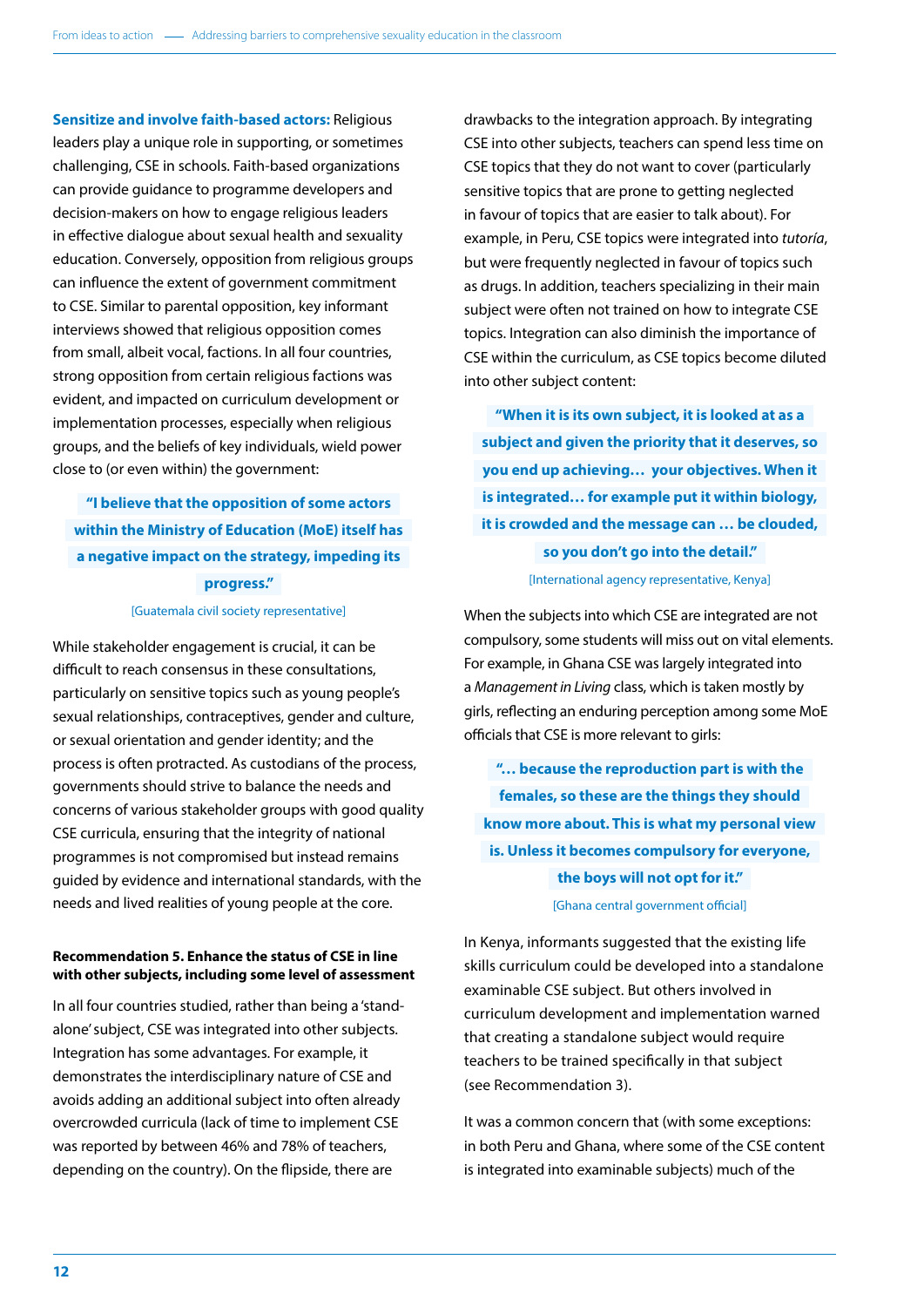content of CSE is not examined. As a result, less attention is paid to teaching CSE due to pressure on both students and teachers to focus on topics that will be examined. Informants suggested that ensuring all CSE topics were examined would encourage teachers and students to accord it more time and attention when multiple topics are competing for limited class time.

**"If you bring in health education as a subject per se, and it is non examinable, it will die immediately so it is better you teach it infused in the examinable, because if you just say this is non-examinable, that will be the death of that subject. Nobody will teach things without a mean score."** 

#### [Kenya local government official]

As informants pointed out, given the nature of CSE, which aims to promote knowledge, attitudes and skills, traditional assessment can be challenging. While it is possible to examine changes in knowledge through a test, attitudes and skills may require more nuanced and participatory assessment measures.

While it may not always be possible to make CSE a standalone subject, CSE topics should be integrated comprehensively across compulsory subjects. The decision on how to position CSE in curricula should take into account associated factors, such as teacher capacity for delivery and how monitoring will be accomplished (UNESCO, 2015), as lack of alignment between these areas can have adverse results. For instance, the lack of weight given to CSE in the curriculum is reflected in how teachers are trained to deliver it, frequently resulting in inadequate pre-service training.

In addition, while traditional forms of examination may not be appropriate for all of the learning outcomes targeted by CSE – such as social and emotional learning domains – some level of assessment is recommended to increase the status of this important subject, as well as to function as an indicator of high-quality programme delivery.

# **Recommendation 6. Find a dedicated 'home' for CSE within ministries of education**

Having a dedicated and knowledgeable team to support CSE delivery and monitor its implementation strengthens understanding of roles and responsibilities and improves coordination, both within education ministries and between the education sector and its partners. Lack of coordination leads to confusion over whose mandate it is to implement CSE in schools: survey findings revealed that, depending on the country, 48–56% of principals stated that it was the central government's mandate, while the rest believed it was the responsibility of the school or (to a lesser extent) the teachers themselves.

Countries with a dedicated programme, such as Ghana, tend to have stronger, more coordinated CSE implementation. A dedicated team can function to coordinate the various donor and NGO programmes in time, geographical space and content. This ensures better coverage and continuity. A dedicated team is also better able to ensure that CSE activities – and expenses related to these – are mainstreamed into operational processes such as in-service teacher training and education management and information systems; core budget items such as teaching posts, textbook purchase, curriculum development/review and printing of teaching resources; and guiding frameworks such as sector-wide policies and plans.

A longer term, sustained plan for mainstreaming CSE serves to avoid the pitfall of piecemeal and smallscale sexuality education programmes, often run by international agencies, which typically cannot be sustained by the government when agency funding ends:

**"The years go by and many institutions come and give programmes… but it is only for a finite time. Then the project is over and they go away and it is nothing. That has been happening. There must be more sustainability. If you have a project, then it must be assumed by the government that this continues. Because the solution will also be in continuity. Because we do not change people overnight, the change is very slow."** 

[Ucayali local education authority official, Peru]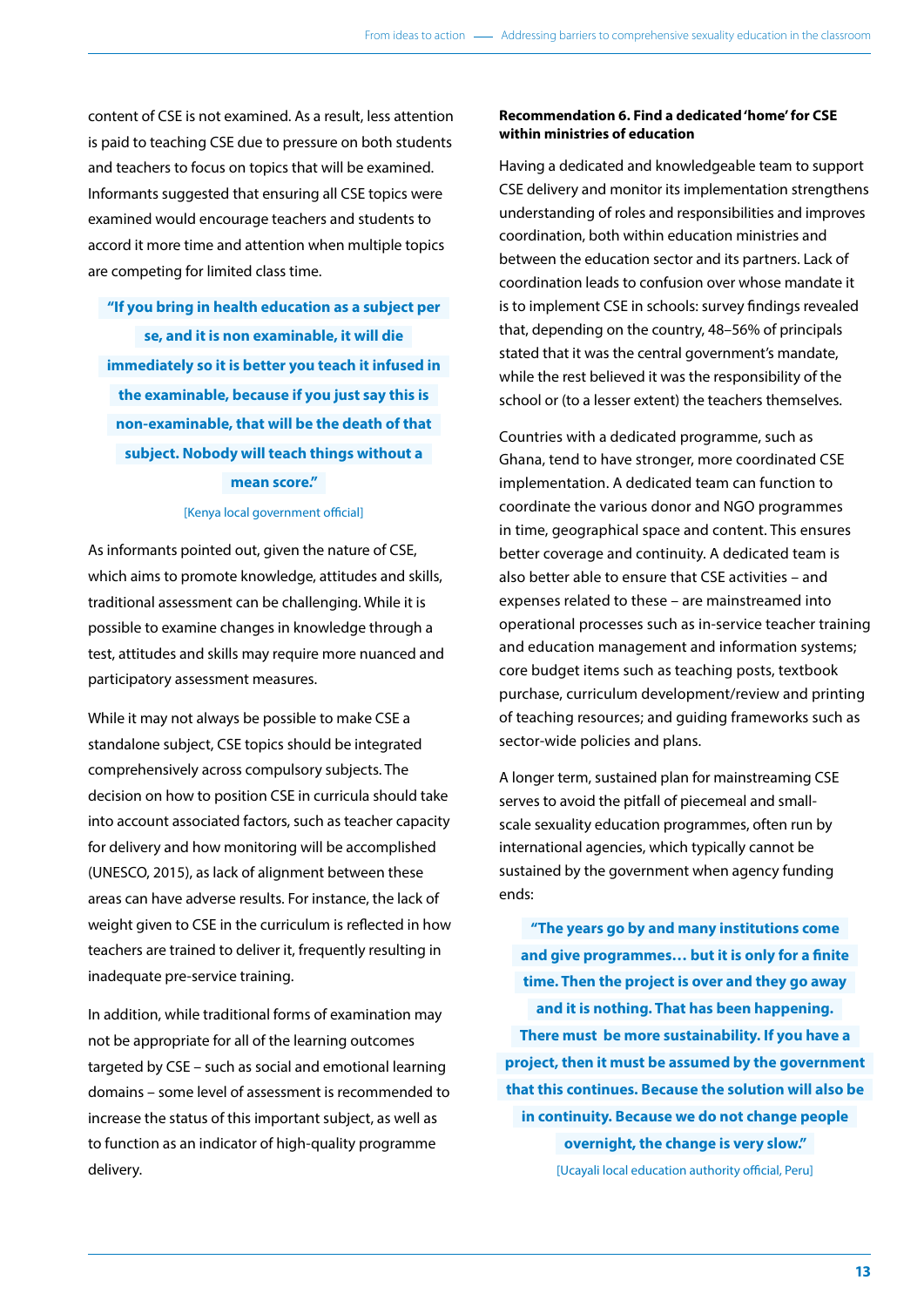In Ghana, this integrated approach exists in the form of the School Health Education Programme (SHEP), which coordinates all CSE content taught in schools – alongside other health education topics – through both the official curriculum and co-curricular activities. In Peru, the 2008 Education Guidelines and Pedagogical Orientations for CSE (*Lineamientos Educativos y Orientaciones Pedagógicas para la Educación Sexual Integral*) set out a model for teaching CSE competencies across the curriculum, with a dedicated team within the *tutoría* directorate (DITOE) in the MoE. However, due to changes in government (including the dissolution of DITOE), the implementation role has remained weak. According to a government informant, having a dedicated permanent team, independent of changes in government is crucial for progress. In Kenya and Guatemala, CSE has never been coordinated through a separate programme, and this oversight has resulted in weaker CSE content in the curriculum.

Establishing CSE as a dedicated programme within MoEs, with an assigned budget and permanent team will inevitably increase its 'weight' and reduce vulnerability to government changes. It will also enable sustainability of efforts in collaboration with external partners such as ministries of health and gender. Strong inter-sectoral cooperation itself can serve to mobilize stronger will at central (national) level in terms of government budgeting and commitment.

# **Recommendation 7. Strengthen monitoring and evaluation (M&E) of CSE at both system and classroom levels**

Investment in capacity building for monitoring and evaluation of CSE needs to be targeted at the level of the education system in order to understand CSE coverage across schools nationwide, and how many learners are being reached through formal education structures. At this level, strong M&E is also essential to understand the quality dimension of CSE: to know if curricula are being delivered with fidelity by trained teachers, and if there are shifts over time in SRH knowledge, attitudes, practices and behaviours of young people who have been exposed to CSE. The robustness of such M&E systems, while slowly evolving, remains a challenge.

The survey revealed confusion over who should be monitoring the teaching of CSE in schools in all four countries, with some school principals claiming that the central government – through the education ministry's school inspection system – was ultimately responsible (24-60%). Others claimed that the school itself was responsible (35–80%), and some attributed responsibility to both entities. A non-negligible proportion of principals (7–15%, and up to 40% in Guatemala), reportedly believed that 'no-one held the responsibility', in other words, that monitoring of CSE was not meant to happen. This reveals a clear lack of communication between central government and schools around the country. As such, no specific monitoring of the CSE curriculum is being conducted in these countries.

**"We are not monitoring as much as we should. So we cannot vouch for every school, every teacher, that they are actually teaching all the issues about adolescent reproductive health. So that is another challenge. The feedback mechanism for us to know how much is being taught is not adequate."** 

### [Ghana central government official]

Equally important is capacity building at school and classroom levels to monitor curricula delivery and assess the effectiveness of the teaching and learning experience. Building teachers' competencies, through reflective and reflexive practices, to apply appropriate assessment strategies for CSE enables teachers to assess the extent to which learners are meeting their learning objectives, and allows teachers to adapt their lesson plan design accordingly.

In the surveys in Ghana and Kenya, the majority of teachers reported that CSE was part of end-of-year exams (99% and 78% respectively) and continuous assessments (94% and 70% respectively). Yet only 31% of teachers reported each of these in Peru; and in Guatemala CSE was included in continuous assessments (75%) but not often in end-of-year exams (7%). When students were asked directly if CSE was included in their exams, similar proportions confirmed it was in Ghana (99%) and Kenya (76%), and higher proportions of students than teachers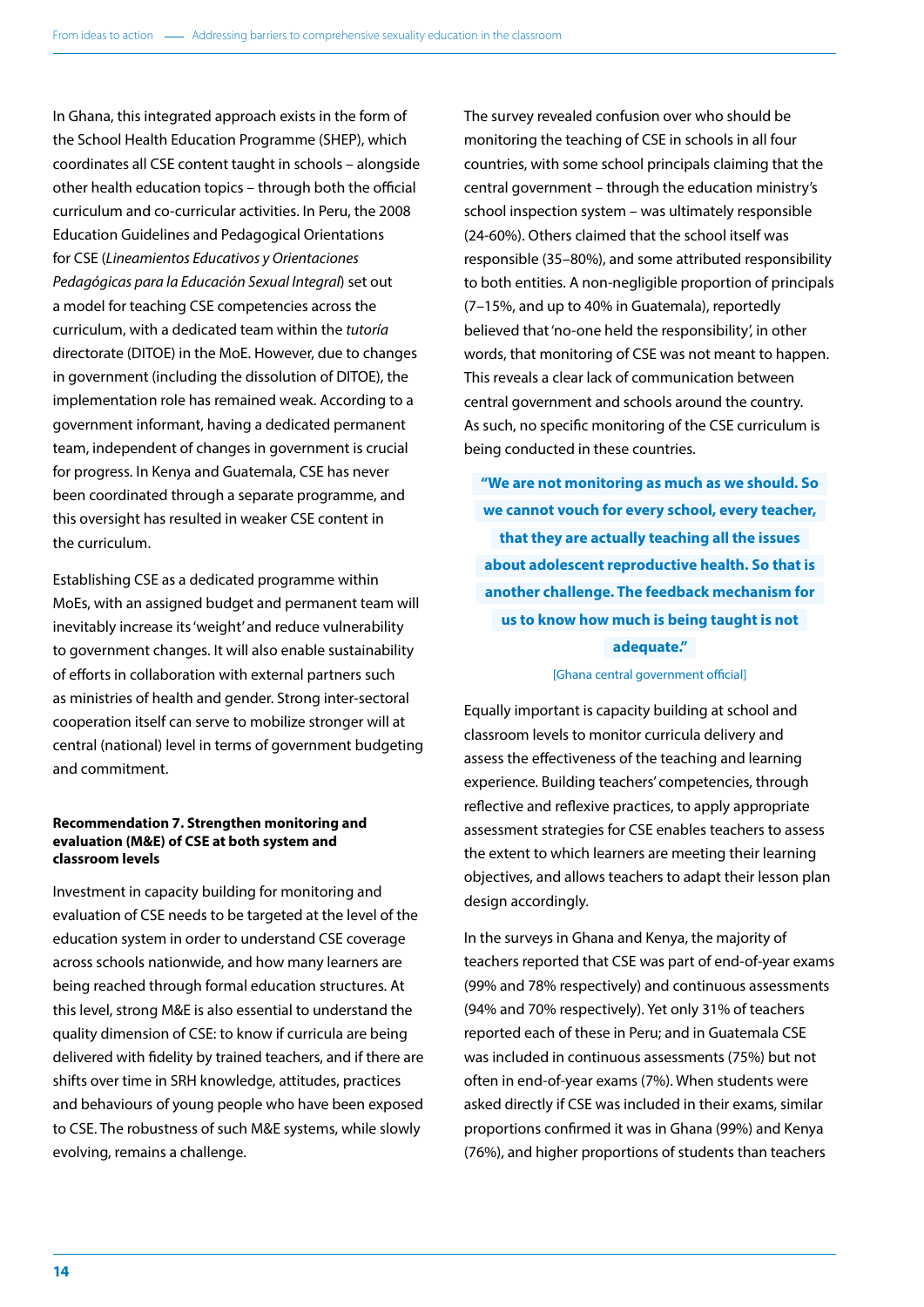reported it was included in Peru (57%) and Guatemala (44%). Worryingly, 36% of teachers in Peru reported that there was no student assessment on CSE. While the majority of evaluations were written exams, teachers also reported using other assessment methods such as projects, presentations and group work, and reported assessing students mostly on knowledge (50-98%), but also on attitudes (43–71%) and to a lesser extent on skills (24–53%).

# **Conclusion**

The factors that enable successful implementation of CSE – and which support its greatest impact - occur at the different operational levels of the education system, each influencing the other: classroom, school and national/ local levels. Since the bottlenecks to successful CSE implementation also take place at each level, effectively and sustainably overcoming such bottlenecks requires simultaneous action and attention across the levels and the education sector as a whole.

This paper offers an analysis of the various challenges encountered by four low- and middle-income countries in the process of implementing national sexuality education curricula. Drawing out lessons-learned in each setting can help to expand the toolbox of strategies for effective CSE implementation that can be used by other countries facing similar challenges, thereby ensuring that all learners have the opportunity to reap the education and health benefits of CSE, and that they can fully realize their sexual and reproductive health and rights.

# **References**

African Population and Health Research Center (APHRC), Ipas and Guttmacher Institute. 2013. *Incidence and Complications of Unsafe Abortion in Kenya: Key Findings of a National Study.* Nairobi, APHRC. Available at: [https://](https://www.guttmacher.org/sites/default/files/report_pdf/) [www.guttmacher.org/sites/default/files/report\\_pdf/](https://www.guttmacher.org/sites/default/files/report_pdf/) abortion-in-kenya.pdf

Agbemenu, K. and Schlenk, E.A. 2011. An integrative review of comprehensive sex education for adolescent girls in Kenya. *Journal of Nursing Scholarship,* Vol. 43, pp. 54–63. doi/10.1111:j.1547-5069.2010.01382.x

Biddlecom, A., Hessburg, L., Singh, S., Bankole, A. and Darabi, L. 2007. *Protecting the Next Generation in Sub-Saharan Africa: Learning from Adolescents to Prevent HIV and Unintended Pregnancy*. New York, Guttmacher Institute. Available at:<https://www.guttmacher.org/report/> protecting-next-generation-sub-saharan-africa

Cahill, H., Coffey, J., Lester, L., Midford, R., Ramsden, R. and Venning, J. 2013. Influences on teachers' use of participatory learning strategies within health education classes. *Health Education Journal*, Vol. 73, Issue: 6, pp. 702–713. doi.ORG/10.1177/0017896913513892

Chau, K., Traoré, Seck, A., Chandra-Mouli, V. and Svanemyr, J. 2016. Scaling up sexuality education in Senegal: integrating family life education into the national curriculum. *Sex Education*. Vol. 16, Issue 5, pp. 503–519. doi.org/10.1080/14681811.2015.1123148

Ferrando, D. 2006. *El aborto clandestino en el Perú Revisión.* Lima, Centro de la Mujer Peruana Flora Tristán.

Ghana Statistical Service (GSS), Ghana Health Service (GHS), and ICF. 2018. Ghana Maternal Health Survey 2017. Accra, Ghana, GSS, GHS, and ICF. Available at: [www.](http://www.dhsprogram.com/pubs/pdf/FR340/FR340.pdf) [dhsprogram.com/pubs/pdf/FR340/FR340.pdf](http://www.dhsprogram.com/pubs/pdf/FR340/FR340.pdf)

GSS, GHS and ICF International. 2015. *Ghana Demographic and Health Survey, 2014*. Rockville, MD, GSS, GHS and ICF International. Available at: dhsprogram.com/ pubs/pdf/fr307/fr307.pdf

Population Council. 2009. It's All One Curriculum : Guidelines and Activities for a Unified Approach to Sexuality, Gender, HIV, and Human Rights Education. New York, Population Council. Available at: [www.popcouncil.](http://www.popcouncil) org/research/its-all-one-curriculum-guidelines-andactivities-for-a-unified-approach-to-

Kenya National Bureau of Statistics (KNBS). 2015. *Kenya Demographic and Health Survey, 2014*. Calverton, MD, Kenya, National Bureau of Statistics and ICF International. Available at: dhsprogram.com/pubs/pdf/fr308/fr308.pdf

Ministerio de Salud Pública y Asistencia Social (MSPAS). 2010. *Encuesta Nacional de Salud Materno Infantil 2008– 2009*. Guatemala, MSPAS. Available at: dhsprogram.com/ pubs/pdf/FR318/FR318.pdf